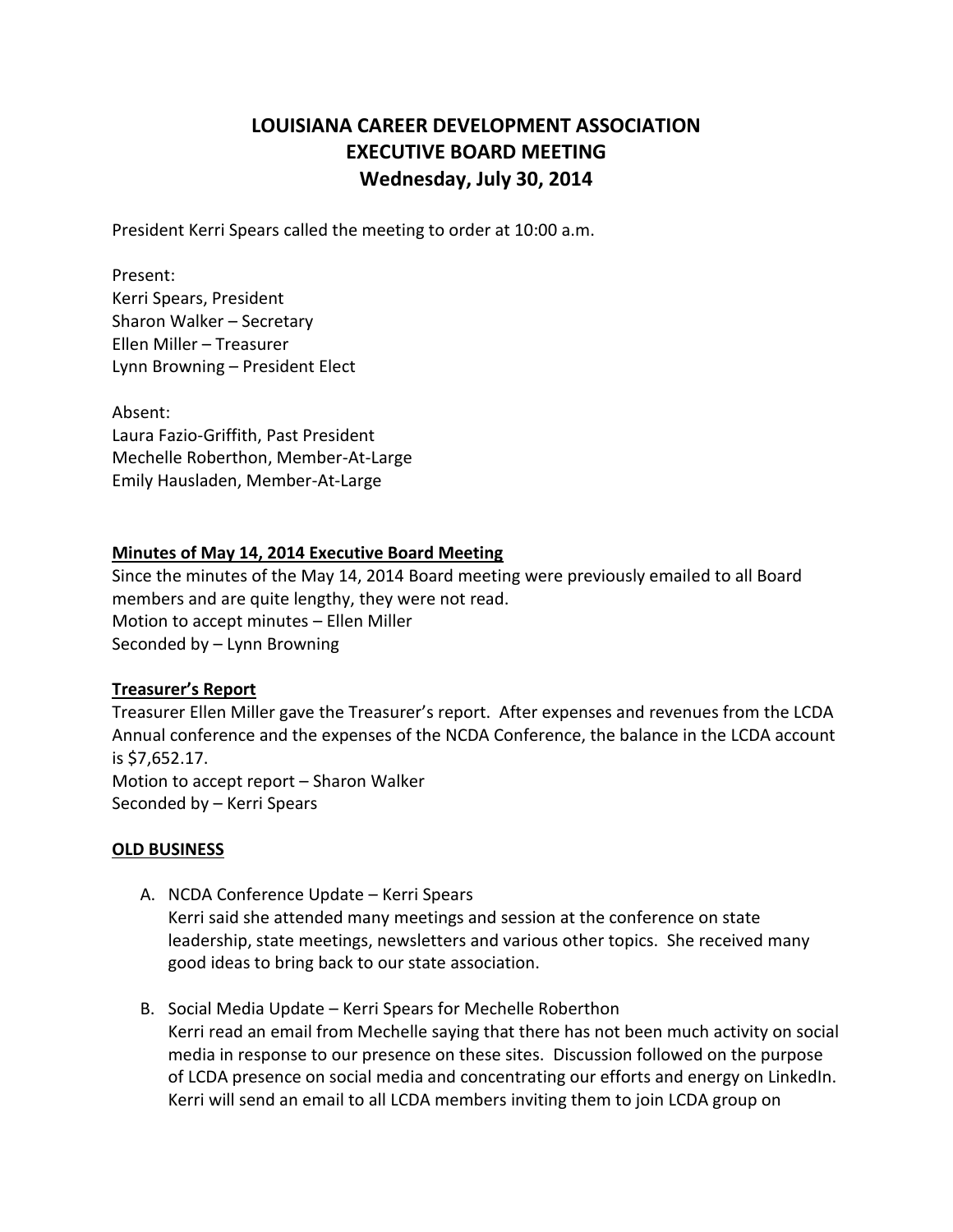LinkedIn. Kerri will also send out President's Message to all LCDA members and post it on LinkedIn. Kerri will also post an announcement on LinkedIn regarding the LCDA Summit meeting at the LCA conference.

C. LCA Conference in New Orleans in September

The LCDA Summit meeting will be on Monday, September 22, 2014 immediately after the last conference presentation. This should occur approximately at 5:45 p.m. or 6:00 p.m. We do not have a location as of now. When we receive the exact time and location, Kerri will put our email blast to all LCDA members, and specifically the Board members, announcing this information. We will also get this put on our LinkedIn site and the LCDA website.

The LCDA Summit will be the annual membership meeting plus presentations by members who attended the NCDA conference in Long Beach, CA this summer.

#### D. LCDA Annual Conference

Lynn Browning gave an update on the LCDA Annual Conference: Date: Friday, January 16, 2015 Place: Mockler Beverage in Baton Rouge Theme: "LCDA – A Force for the Future" Keynote Speaker – Dr. June Williams, Southeastern Louisiana University

Format for the conference will include round table discussions at lunch to increase the CEUs to 6 for the conference.

Call for proposals will go out  $2^{nd}$  or  $3^{rd}$  week in August with a return deadline of September 30, 2014.

A discussion followed on the pros and cons of raising the registration fee and a motion was made by Ellen Miller to raise the registration fee to \$95.00 and seconded by Lynn Browning. The Board voted to approve this motion. This registration fee would include 6 CEUs, continental breakfast and lunch.

### E. Membership Certificates

Kerri proposed offering a membership certificate suitable for framing to all LCDA members and each new member when they join. Discussion followed. Sharon made a motion and Lynn seconded the motion as follows:

Offer membership certificate suitable for framing to all members and new members. The Board authorized Kerri to buy certificate quality paper and ink to print certificates. Kerri will email current members and new members as they join offering this certificate. Authorized a budget of \$50 for certificate supplies. Price for the certificate will be \$15. Kerri and Lynn will work together on designing, printing, and mailing certificates.